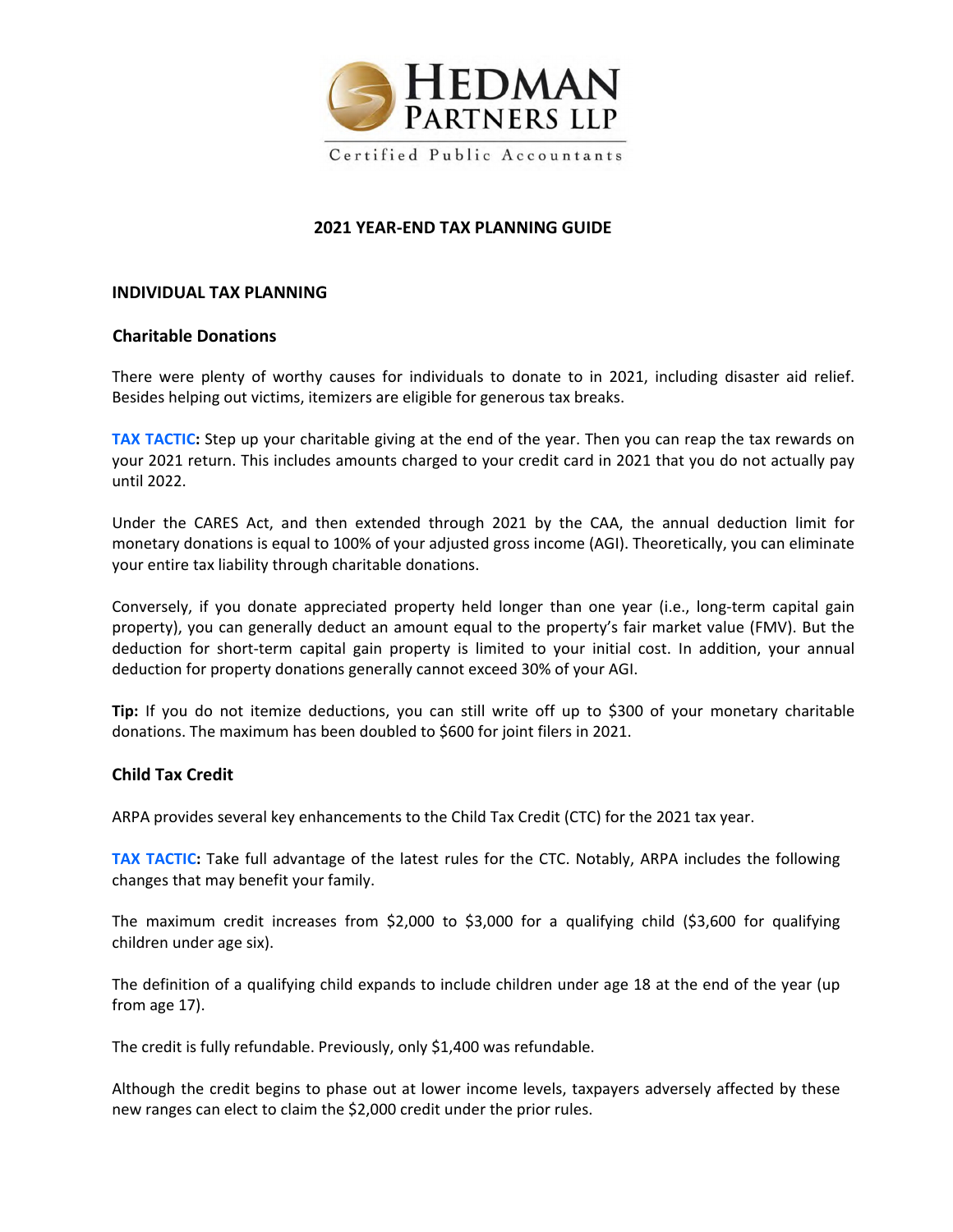# **Child Tax Credit** (continued)

Finally, the IRS began making advance payments of the CTC during the second half of the year. But you may choose not to receive advance payments (or you can stop now).

**Tip**: Do not forget that the advance payments will be reflected on your 2021 return. This may result in a smaller tax refund than you were expecting.

## **Home Improvements**

Previously, you could generally deduct mortgage interest on loans that qualified as either "acquisition debt" or "home equity debt," within generous limits. But the Tax Cuts and Jobs Act (TCJA) revised the rules, beginning in 2018. Notably, it eliminated the current deduction for home equity debt.

**TAX TACTIC:** When appropriate and allowable, convert nondeductible home equity debt into deductible acquisition debt. This may be accomplished by using home equity loan proceeds to pay for home improvements.

For 2021, you can still deduct mortgage interest on the first \$750,000 of new acquisition debt, defined as debt used to buy, build or substantially improve a qualified home. (The prior threshold of \$1 million is "grandfathered" for certain older loans.) The deduction for home equity loans, up to the first \$100,000 of debt, is suspended for 2018 through 2025.

Thus, if you take out a new home equity loan to make a substantial home improvement, it qualifies as acquisition debt. The interest is deductible within the usual tax law limits.

**Tip:** If you were planning to use personal funds for a home improvement and a home equity loan for another purpose—say, a child's education—you might switch things around.

## **Alternative Minimum Tax**

The alternative minimum tax (AMT) is a complex calculation made parallel to your regular tax calculation. It features several technical adjustments, inclusion of "tax preference items" and subtraction of an exemption amount (subject to a phase-out based on your income). After comparing AMT liability to regular tax liability, you effectively pay the higher of the two.

**TAX TACTIC:** Have your AMT status assessed. Depending on the results, you may want to shift certain income items to 2022 to reduce AMT liability for 2021. For instance, you might postpone the exercise of incentive stock options (ISOs) that count as tax preference items.

Fortunately, the AMT now affects fewer taxpayers, because the TCJA boosted the AMT exemption amounts (and the thresholds for the phase-out), unlike the minor annual "patches" authorized by Congress in prior years. The chart below shows the exemptions since 2017.

| <b>Filing Status</b>      | 2017     | 2018      | 2019      | 2020      | 2021      |
|---------------------------|----------|-----------|-----------|-----------|-----------|
| Single filers             | \$54,300 | \$70,300  | \$71,700  | \$72.900  | \$73,600  |
| Joint filers              | \$84,500 | \$109,400 | \$111,700 | \$113,400 | \$114,600 |
| Married filing separately | \$42,250 | \$54,700  | \$55,850  | \$56,700  | \$57,300  |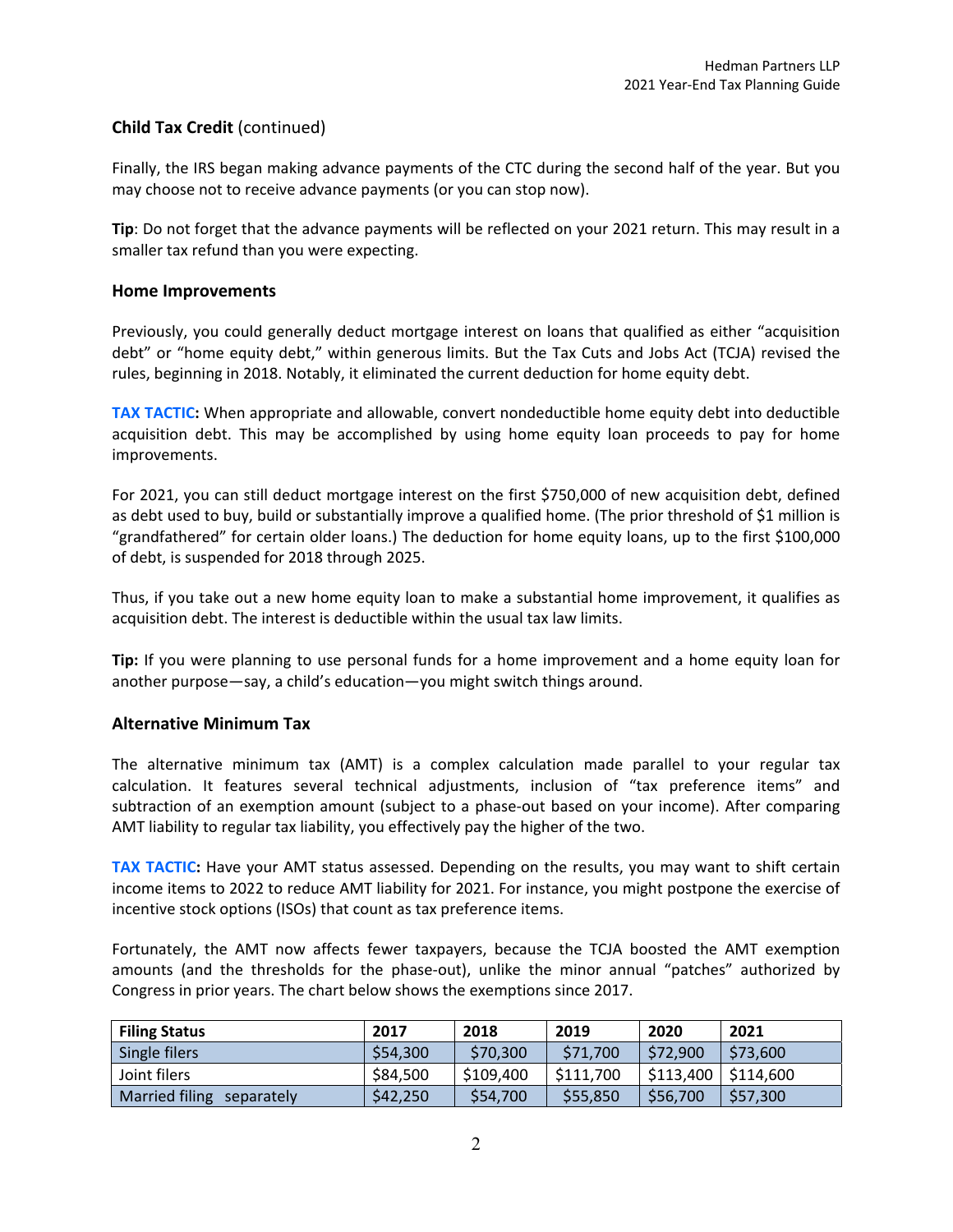# **Alternative Minimum Tax** (continued)

**Tip**: The two AMT rates for single and joint filers for 2021 are 26% on AMT income up to \$199,900 (\$99,950 if married and filing separately) and 28% on AMT income above this threshold. Note that the top AMT rate is still lower than the top ordinary income tax rate of 37%.

## **Medical Deduction**

The tax law allows you to deduct qualified medical and dental expenses above 7.5% of AGI. This threshold was recently lowered from 10% of AGI. What's more, the latest change is permanent.

To qualify for a deduction, the expense must be for the diagnosis, cure, mitigation, treatment or prevention of disease or payments for treatments affecting any structure or function of the body. However, any costs that are incurred to improve your general health or well‐being, or expenses for cosmetic purposes, are nondeductible.

**TAX TACTIC:** If you expect to itemize deductions and are near or above the AGI limit for 2021, accelerate non‐emergency expenses into this year, when possible. For instance, you might move a physical exam or dental cleaning scheduled for January to December. The extra expenses are deductible on your 2021 return.

Note that you can include expenses you pay on behalf of a family member—such as a child or elderly parent—if you provide more than half of that person's support.

**Tip:** The medical deduction is not available for expenses covered by health insurance or other reimbursements.

#### **Miscellaneous**

Take advantage of the enhanced dependent care credit. Under ARPA, the maximum credit for a taxpayer with an AGI of \$125,000 or less is \$4,000 for one child and \$8,000 for two or more children. The maximum is \$1,600 or \$3,200, respectively, if your AGI exceeds \$183,000.

Pay a child's college tuition for the upcoming semester. The amount paid in 2021 may qualify for one of two higher education credits, subject to phase‐outs based on modified adjusted gross income (MAGI). Note: The alternative tuition‐and‐fees deduction expired after 2020.

Avoid an estimated tax penalty by qualifying for a safe‐harbor exception. Generally, a penalty will not be imposed if you pay during the year 90% of your current tax liability or 100% of the prior year's tax liability (110% if your AGI exceeded \$150,000).

If you are in the market for a new car, consider the tax benefits of the electric vehicle credit. The maximum credit for a qualified vehicle is \$7,500. Be aware, however, that credits are no longer available for vehicles produced by certain manufacturers.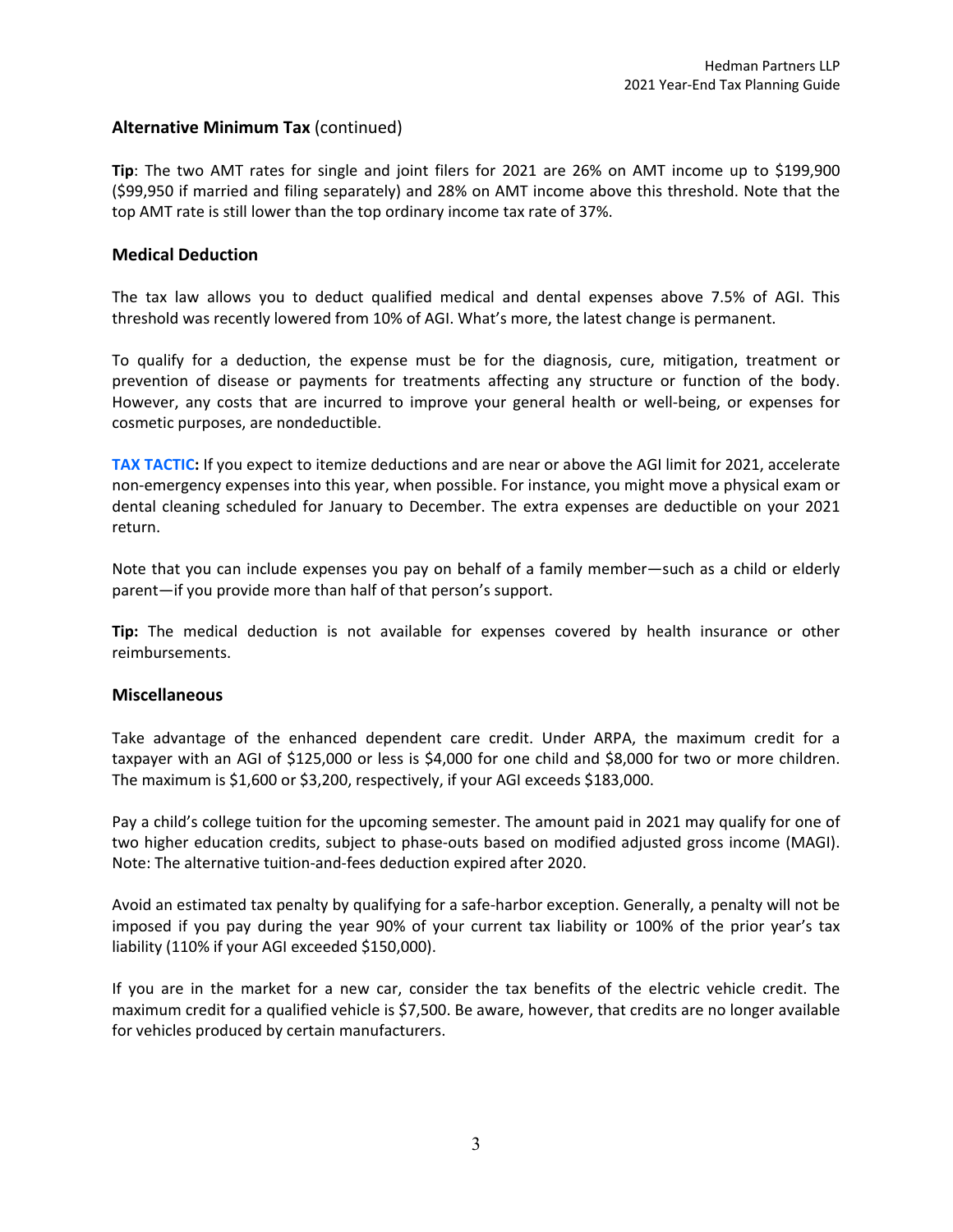# **Miscellaneous** (continued)

Empty out your flexible spending accounts (FSAs) for healthcare or dependent care expenses if you will have to forfeit unused funds under the "use-it-or-lose it" rule. However, due to recent changes, your employer's plan may provide a carryover to next year of up to \$550 of funds or a 2½‐month grace period or both.

If you own property damaged in a federal disaster area in 2021, you may qualify for quick casualty loss relief by filing an amended 2020 return. The TCJA suspended the deduction for casualty losses for 2018 through 2025, but retained a current deduction for disaster‐area losses.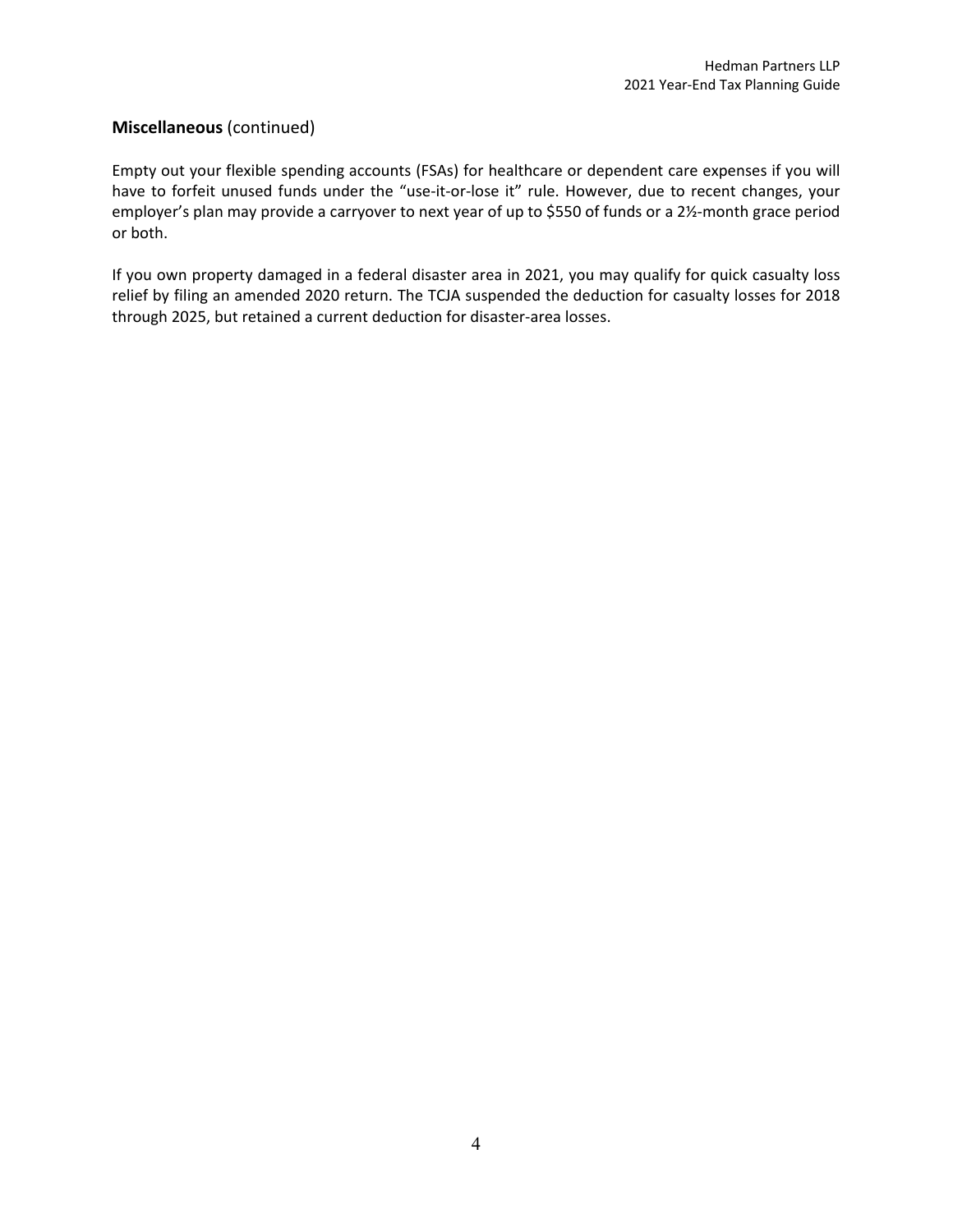## **BUSINESS TAX PLANNING**

### **Depreciation‐Related Deductions**

At year-end, a business may secure one or more of three depreciation-related tax breaks: (1) the Section 179 deduction; (2) first‐year "bonus" depreciation; and (3) regular depreciation.

**TAX TACTIC:** Make sure that qualified property is placed in service before the end of the year. If your business does not start using the property, it does not qualify for these tax breaks.

1. Section 179 deductions: Under this section of the tax code, a business may "expense" (i.e., currently deduct) the cost of qualified property placed in service anytime during the year. The maximum annual deduction is phased out on a dollar‐for‐dollar basis above a specified threshold.

The maximum Section 179 allowance has increased gradually since it was doubled to \$500,000 in 2010. As shown below, the TCJA effectively doubled the amount again in 2018.

| <b>Tax Year</b> | <b>Deduction Limit</b> | <b>Phase-out Threshold</b> |
|-----------------|------------------------|----------------------------|
| 2010-2015       | \$500,000              | \$2 million                |
| 2016            | \$500,000              | \$2.01 million             |
| 2017            | \$510,000              | \$2.03 million             |
| 2018            | \$1 million            | \$2.50 million             |
| 2019            | \$1.02 million         | \$2.55 million             |
| 2020            | \$1.04 million         | \$2.59 million             |
| 2021            | \$1.05 million         | \$2.62 million             |

However, be aware that the Section 179 deduction cannot exceed the taxable income from all your business activities this year. This could limit your deduction for 2021.

2. First-year bonus depreciation: The TCJA doubled the 50% first-year bonus depreciation deduction to 100% for property placed in service after September 27, 2017 and expanded the definition of qualified property to include used, not just new, property. However, the TCJA gradually phases out bonus depreciation after 2022.

3. Regular depreciation: If any remaining acquisition cost remains, the balance may be deducted over time under the Modified Accelerated Cost Recovery System (MACRS).

**Tip:** The CARES Act fixed a glitch in the TCJA relating to "qualified improvement property" (QIP). QIP is defined as an improvement made by the taxpayer to the interior portion of a nonresidential (commercial, retail, factory) building that is already in service but excluding building enlargements, elevators and escalators and internal structural framework. Thanks to the change, QIP is eligible for bonus depreciation, retroactive to 2018. Therefore, your business may choose to file an amended return for a prior year.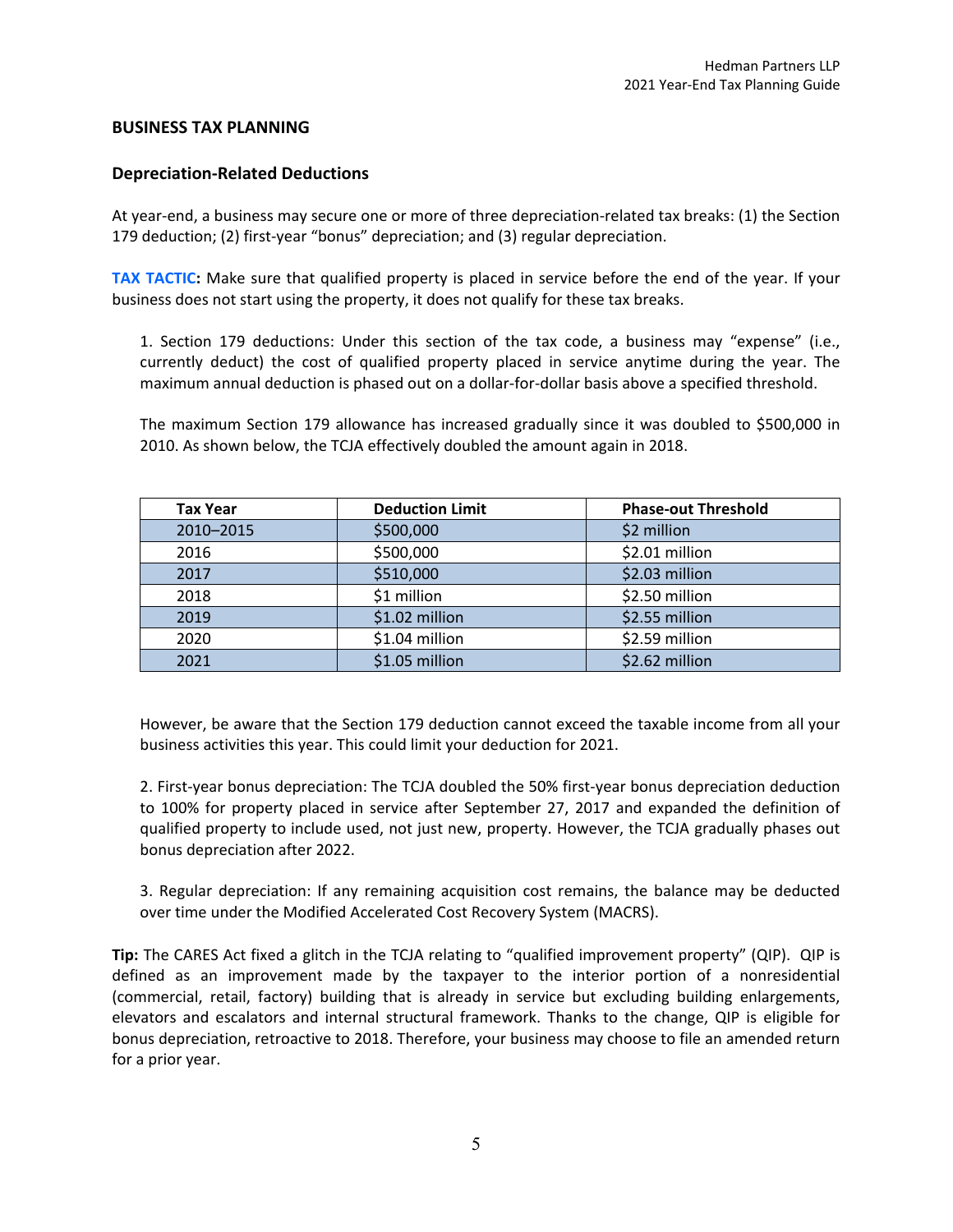# **Employee Retention Credit**

Many business operations have been disrupted by the COVID‐19 pandemic. At least recent legislation provides tax incentives for keeping workers on the books during these uncertain times.

**TAX TACTIC**: When it makes sense, retain your top workers as long as you can. The CARES Act authorized an employee retention credit (ERC) to offset some of the cost for certain businesses adversely affected by the pandemic.

Under the CARES Act, the ERC was equal to 50% of the first \$10,000 of qualified wages per quarter, for a maximum credit of \$5,000 per worker. The CAA extended availability of the credit into 2021 with certain modifications, including a maximum ERC of \$14,000 per worker per year. Now ARPA authorizes a maximum credit of \$28,000 per worker for 2021.

In addition, ARPA allows businesses that started up after February 15, 2020 and have an average of \$1 million or less in gross receipts to claim a credit of up to \$50,000 per quarter.

**Tip:** It is possible that the ERC will be extended again, but it is currently set to expire after 2021.

### **Business Meals**

Previously, a business could deduct 50% of the cost of its qualified business entertainment expenses. However, the TCJA permanently eliminated the deduction for entertainment expenses, including strictly social meals preceding or following a "substantial business deduction."

**TAX TACTIC:** Stay the course. Current law still allows deductions for certain business meals if you have the records needed to support your claims. Plus, your business may benefit from an enhanced deduction in 2021.

For starters, a business can deduct meal expenses of employees traveling away from home on business. In addition, the cost of food and beverages associated with entertainment such as sporting events and concerts may be deductible if the food and beverages are invoiced separately. The IRS has issued detailed regulations relating to these deductions.

Note that the cost of the food and beverages cannot be artificially inflated. Obtain the invoices from the appropriate venues.

**Tip:** ARPA doubles the usual 50% deduction to 100% of the cost of food and beverages provided by restaurants in 2021 and 2022. Thus, your business may write off the entire cost of some meals this year.

## **Work Opportunity Tax Credit**

If your business becomes busier than usual during the holiday season, it may add to the existing staff. Consider all the relevant factors, including tax incentives, in your hiring decisions.

**TAX TACTIC:** All other things being equal, you may hire workers eligible for the Work Opportunity Tax Credit (WOTC). The credit is available if a worker falls into a "target" group.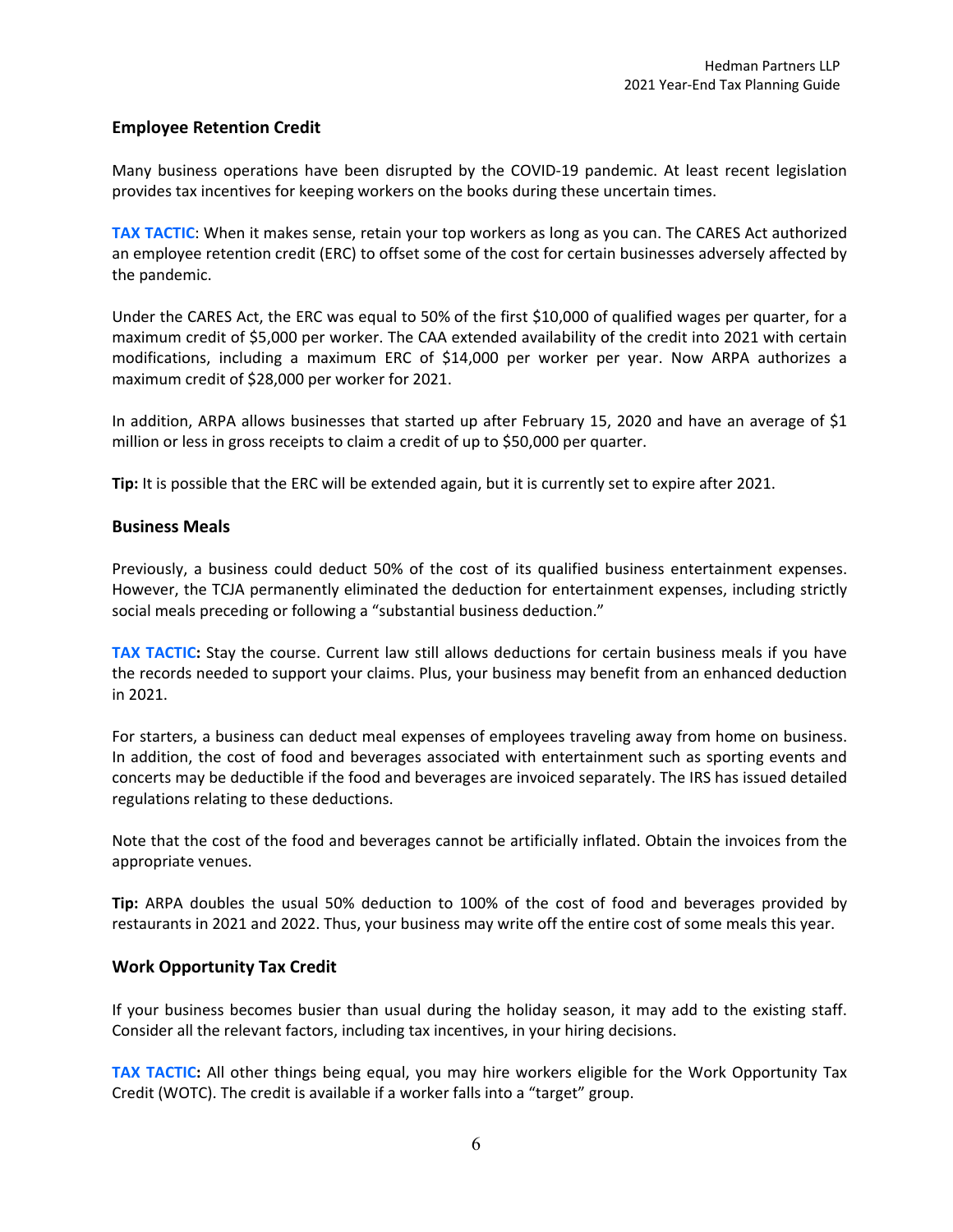# **Work Opportunity Tax Credit** (continued)

Generally, the WOTC equals 40% of the first-year wages of up to \$6,000 per employee, for a maximum of \$2,400. For certain qualified veterans, the credit may be claimed for up to \$24,000 of wages, for a \$9,600 maximum. There is no limit on the number of credits per business.

**Tip:** The WOTC has expired—and then been reinstated—multiple times in the past, but the CAA extended it for five years through 2025.

## **Business Start‐up Expenses**

The tax law allows a small business owner to claim a first‐year deduction of up to \$5,000 for qualified start-up costs. Any remaining expenses must be amortized over 180 months. However, the \$5,000 writeoff is phased out for start‐up costs exceeding \$50,000.

**TAX TACTIC:** Open for business before the end of the year. Typically, this means you must begin offering goods or services. Otherwise, you cannot claim the current \$5,000 deduction.

Generally, start‐up costs are those that would be deductible as business expenses, such as:

- An analysis of potential markets, products, labor supply, transportation facilities, etc.
- Advertisements for the opening of the business.
- Salaries and wages for employees who are being trained and those instructing them.
- Travel costs to secure prospective distributors, suppliers, customers or clients.
- Salaries and fees for executives and consultants or similar professional services.

**Tip**: If it suits your purposes, you can elect to have all business start‐up costs amortized over 180 months. This may be preferable for an entrepreneur expecting a low tax liability in 2021.

## AB 150 - The "Pass-through Deduction" - California's work-around to the Federal Limitation on **Deducting State Income Taxes**

#### **AB 150 – Summary**

On July 16, 2021, the Governor of California signed Assembly Bill 150 (AB 150). This bill was created with the intention of being a workaround to the State and Local Tax deduction limitation (SALT limitation) that is applied at the federal level and previously passed with the 2017 Tax Cuts and Jobs Act. Currently, the SALT limitation does not allow individual taxpayers to deduct state and local taxes in excess of \$10,000. For taxable years 2021 through 2025, AB 150 will allow a "qualified pass‐through entity" (PTE) to pay an elective 9.3% entity level tax on qualified income. This entity level tax is fully deductible on the PTE's federal income tax return, which will lower the amount of flow through income to the owners of the PTE. This tax payment can also be used as a credit to offset current and future California income tax liabilities of the "qualified taxpayer".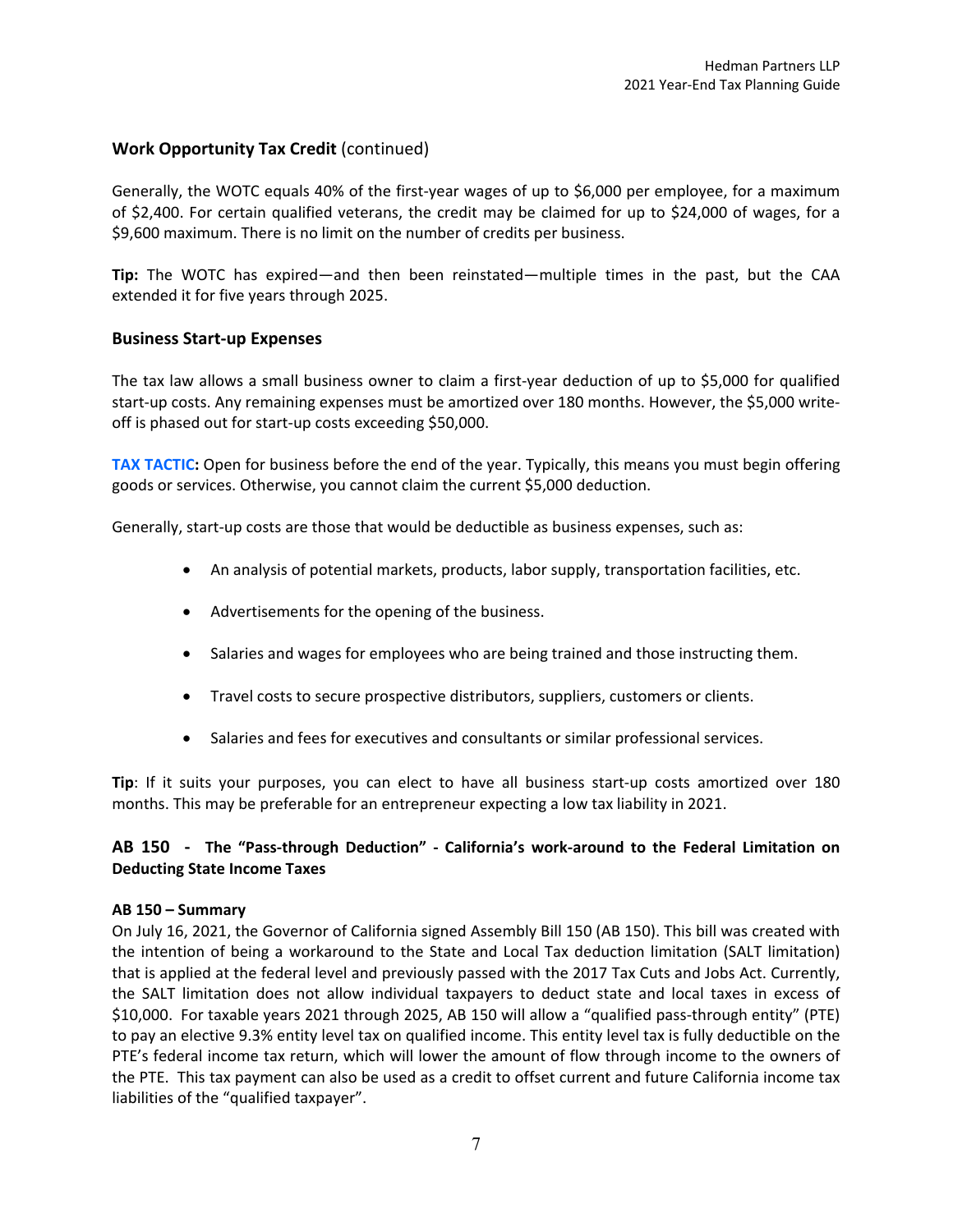## **AB 150** (continued)

### **AB 150 – Eligibility**

A "qualified pass‐through entity" is a partnership or S‐Corporation that is doing business in California and has members or shareholders that are corporations or "qualified taxpayers" (defined later). Note that a partnership where any one partner is also a partnership, will be explicitly excluded from the definition of a "qualified pass‐through entity" and will not be allowed to benefit from AB 150. As for "qualified taxpayers", these are defined as individuals, fiduciaries, estates, or trusts subject to personal income tax. As AB 150 is an elective tax, each eligible member or shareholder has the option to request the PTE to make the 9.3% tax payment at the entity level with respect to their qualified income from the PTE. For those members or shareholders who make the election under AB 150, the 9.3% entity tax will be calculated on the electing member's or partner's allocated income. No additional tax would be assessed on the non‐electing members or partners allocated income.

### **AB 150 – Items to Consider**

As would be expected, there are some limitations and technical aspects to consider prior to making this election:

1. For the 2021 tax period, PTEs have until 3/15/2022 to make the 9.3% tax payment. However, to receive the full deduction in 2021, the payment would need to be made by 12/31/2021. Any portion of the tax payment that is made after year end would be deductible in the following tax period (i.e. 2022). You would still receive the full tax credit in 2021 for the amounts paid by 3/15/2022.

2. Any tax credits that are unused in the current tax year can be carried forward for up to five years. Any remaining credits after this five‐year mark would be lost. Note that these tax credits can only offset your California personal income tax liability. If you have significant NOL carryovers, other credit carryovers, or are unsure of the projected income for the next five years, this would be something to evaluate.

3. Currently, the credit can only offset the California tax liability to extent that it exceeds the California tentative minimum tax. We expect that this limitation will impact many of our clients and creates a need to evaluate this credit on a multi‐year basis minimize the possibility of losing the credit after the five‐year carryover period.

4. As qualified taxpayers may have already made Q1 and Q2 estimated payments, the election under AB 150 may result in significant overpayments for 2021. Such overpayments resulting from estimated taxes may be refunded or applied to the following tax period. Note that the tax credits and additional state tax deductions under AB 150 should be accounted for when determining your Q4 estimated payments.

5. AB 150 is a yearly election and would be made each tax period on a timely filed tax return, including extensions. You can therefore choose to make the election one year and not make the election again until the credit is fully utilized. Or, if you anticipate significant income in all future periods, the AB 150 election and payment can be made each year.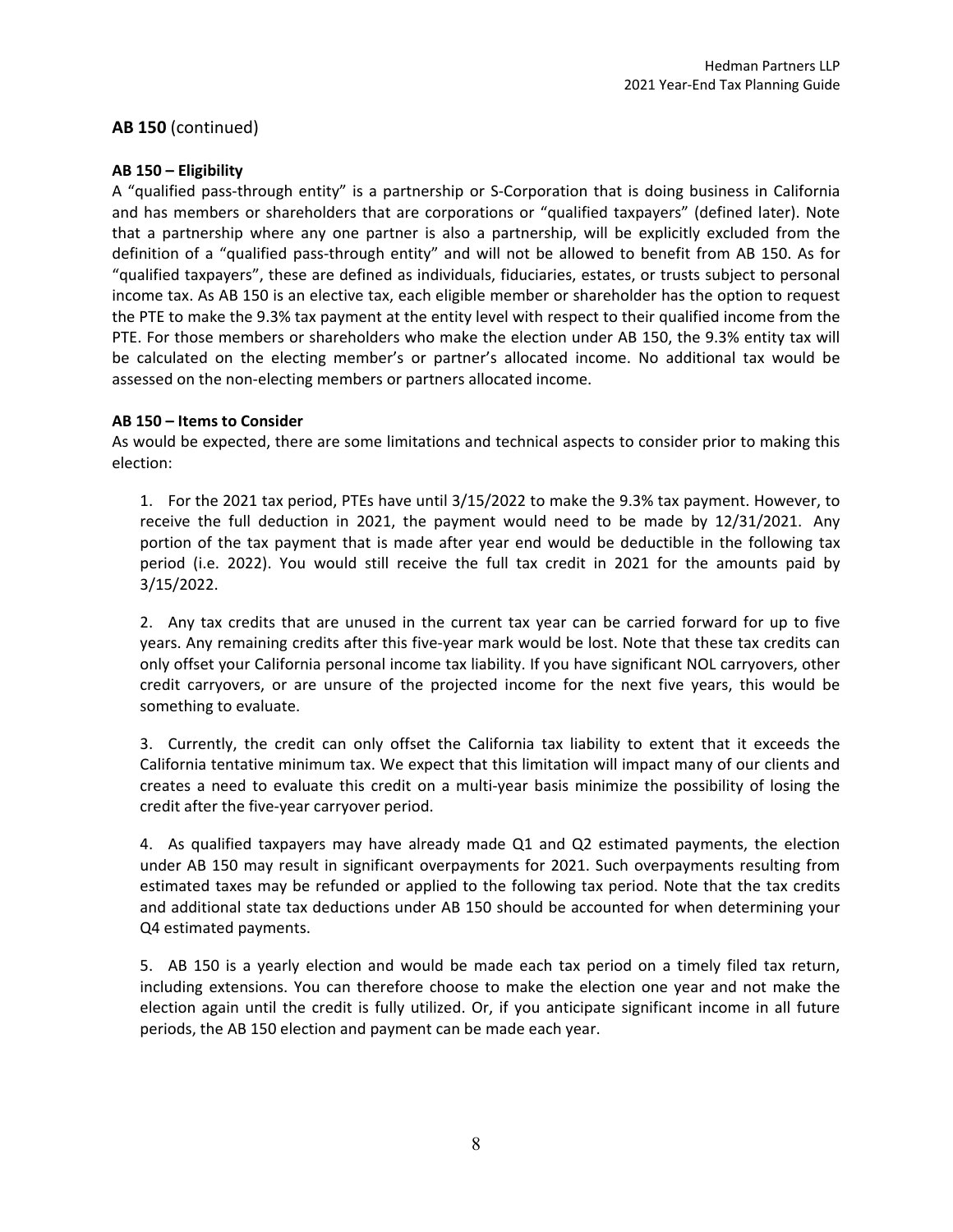## **AB 150** (continued)

6. For S‐Corporations, the 9.3% entity level tax is in addition to the current 1.5% California tax rate.

7. For LLCs and Partnerships, the 9.3% entity level tax is in addition to applicable LLC fees and minimum taxes.

Due to the complexity and volume of information, we encourage tax planning meetings with your respective Hedman team members to walk through the relevant details and estimate calculations. We will continue to monitor for any legislative changes in the future that would impact AB 150.

### **Miscellaneous**

Stock up on routine supplies (especially if they are in high demand). If you buy the supplies in 2021, they are deductible in 2021, even if you do not use them until 2022.

Under the CARES Act, a business could defer 50% of certain payroll taxes due in 2020. Half of the deferred amount is due at the end of 2021, so meet this obligation if it applies.

Maximize the qualified business interest (QBI) deduction for pass-through entities and self-employed individuals. Note that special rules apply if you are in a "specified service trade or business" (SSTB).

If you pay year-end bonuses to employees in 2021, the bonuses are generally deductible by your company and taxable to the employees in 2021. A calendar‐year company operating on the accrual basis may be able to deduct bonuses paid as late as March 15, 2022, on its 2021 return.

Generally, repairs are currently deductible, while capital improvements must be depreciated over time. Therefore, make minor repairs before 2022 to increase your 2021 deduction.

Have your C corporation make monetary donations to charity. ARPA extends a 2020 increase in the annual deduction limit from 10% of taxable income to 25% for 2021.

Keep records of collection efforts (e.g., phone calls, emails and dunning letters) to prove debts are worthless. This may allow you to claim a bad debt deduction.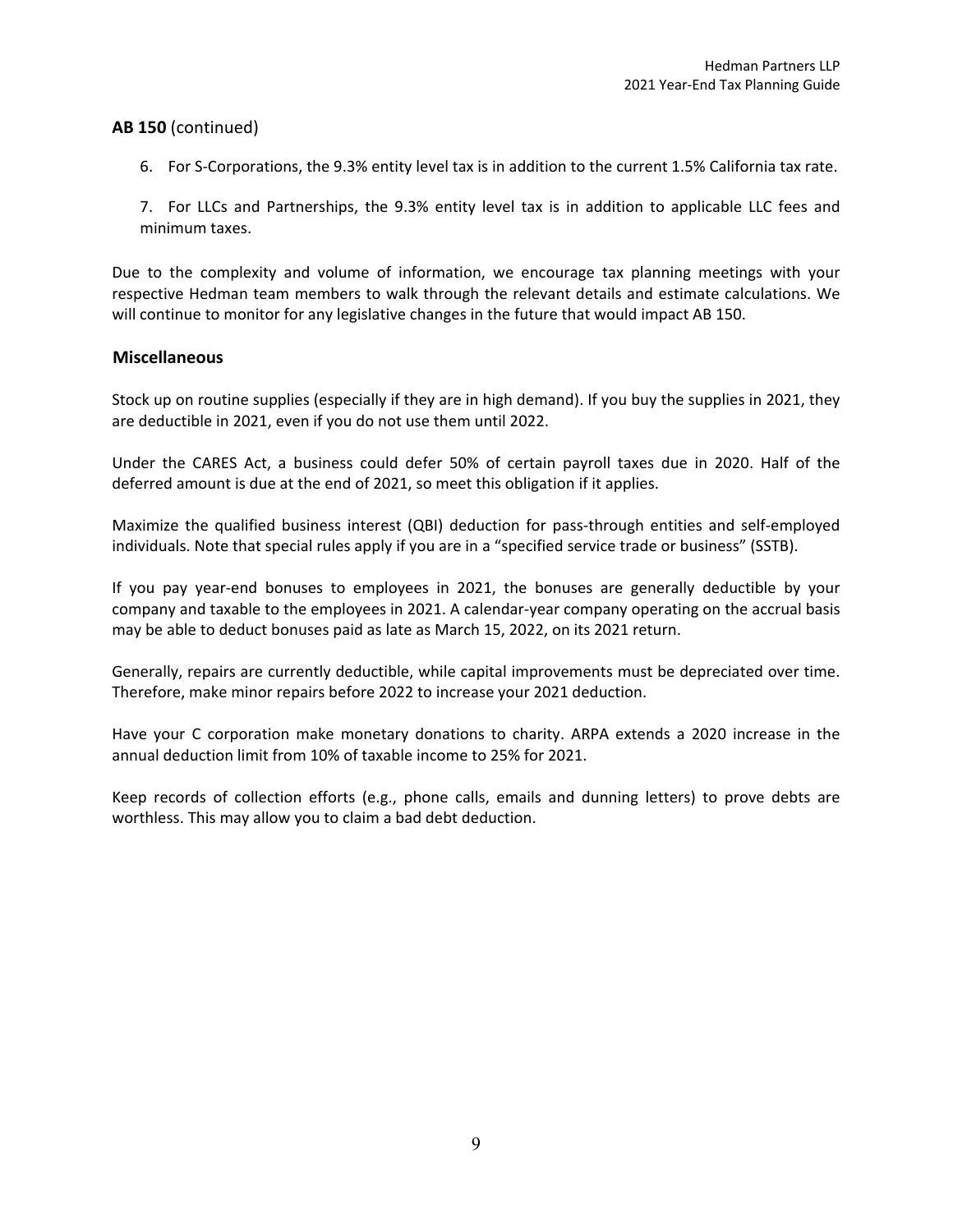## **FINANCIAL TAX PLANNING**

## **Securities Sales**

Traditionally, investors time sales of assets like securities at year‐end for optimal tax results. For starters, capital gains and losses offset each other. If you show an excess loss for the year, you can then offset up to \$3,000 of ordinary income before any remainder is carried over to the next year. Long-term capital gains from sales of securities owned longer than one year are taxed at a maximum rate of 15% or 20% for certain high-income investors. Conversely, short-term capital gains are taxed at ordinary income rates reaching as high as 37% in 2021.

**TAX TACTIC:** Review your portfolio. Depending on your situation, you may want to harvest capital losses to offset gains or realize capital gains that will be partially or wholly absorbed by losses. For instance, you might sell securities at a loss to offset a high‐taxed short‐term gain.

Be aware of even more favorable tax treatment for certain long-term capital gains. Notably, a 0% rate applies to taxpayers below certain income levels, such as young children. Furthermore, some taxpayers who ultimately pay ordinary income tax at higher rates due to their investments may qualify for the 0% tax rate on a portion of their long-term capital gains.

However, watch out for the "wash sale rule." If you sell securities at a loss and reacquire substantially identical securities within 30 days of the sale, the tax loss is disallowed. A simple way to avoid this harsh result is to wait at least 31 days to reacquire substantially identical securities.

**Tip:** The preferential tax rates for long-term capital gains also apply to qualified dividends received in 2021. These are most dividends paid by U.S. companies or qualified foreign companies.

## **Required Minimum Distributions**

Normally, you must take "required minimum distributions" (RMDs) from qualified retirement plans and traditional IRAs after reaching age 72 (70½ for taxpayers affected prior to 2020). The amount of the RMD is based on IRS life expectancy tables and your account balance at the end of last year. If you do not meet this obligation, you owe a tax penalty equal to 50% of the required amount (less any amount you have received) on top of your regular tax liability.

The CARES Act suspended the RMD rules for 2020—but for 2020 only. The RMD rules are reinstated for this year.

**TAX TACTIC:** Make arrangements to receive RMDs before January 1, 2022. Do not procrastinate. If you wait too long, you may miss the December 31 deadline if the financial institution cannot accommodate you quickly enough or you run into other complications.

As a general rule, you may arrange to receive the minimum amount required, so you can continue to maximize tax‐deferred growth within your accounts. However, you may decide to take larger distributions—or even the full balance of the account—if that suits your needs.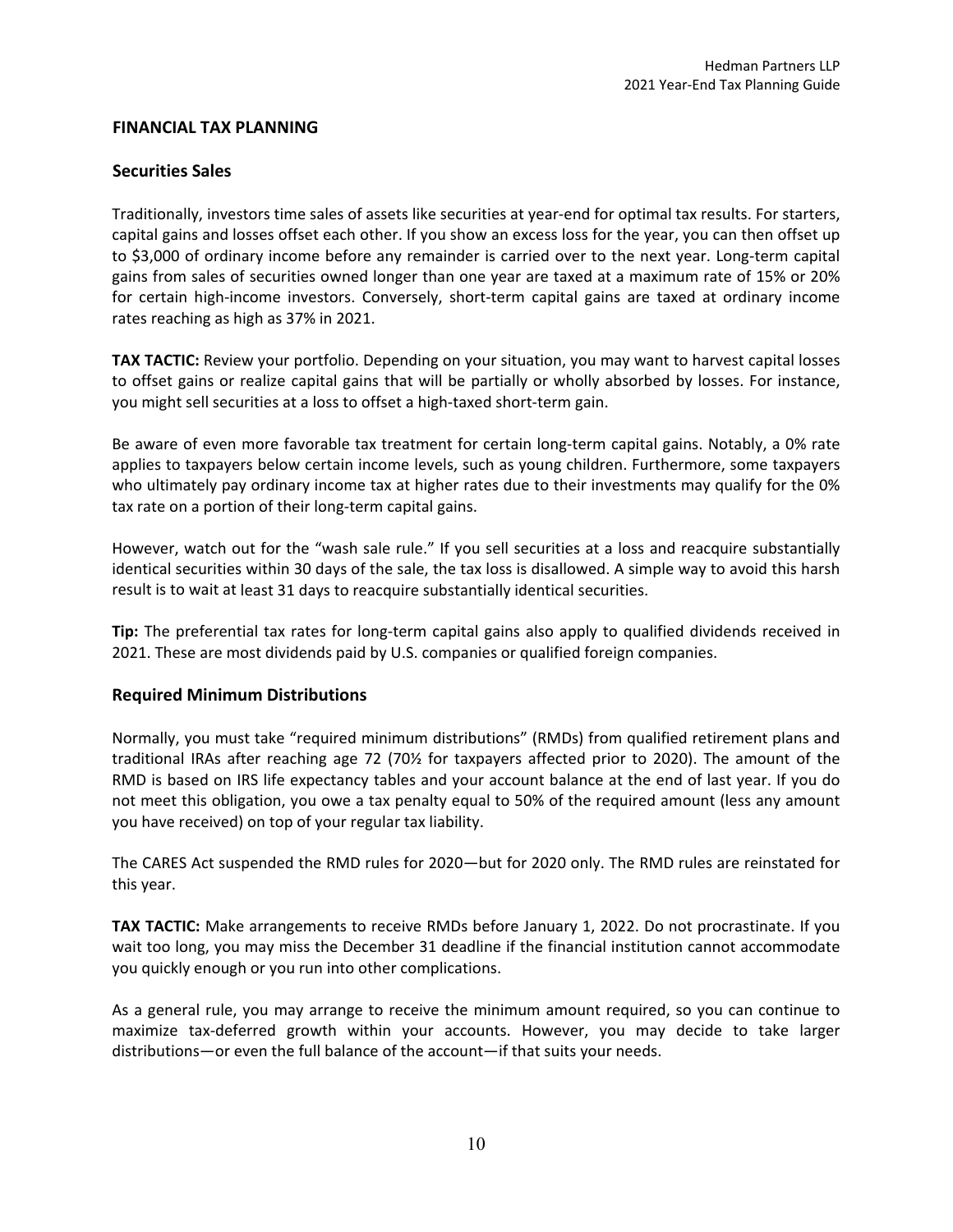# **Required Minimum Distributions** (continued)

**Tip:** The IRS has revised the tables for 2022 to reflect longer life expectancies. This will result in smaller RMDs in the future.

## **Net Investment Income Tax**

Moderate-to-high income investors should be aware of an add-on 3.8% tax that applies to the lesser of "net investment income" (NII) or the amount by which MAGI for the year exceeds \$200,000 for single filers or \$250,000 for joint filers. (These thresholds are not indexed for inflation.) The definition of NII includes interest, dividends, capital gains and income from passive activities, but not Social Security benefits, tax‐exempt interest and distributions from qualified retirement plans and IRAs.

**TAX TACTIC:** After a careful analysis, estimate both your NII and MAGI for 2021. Depending on the results, you may be able to reduce your NII tax liability or avoid it altogether.

For example, you might invest in municipal bonds ("munis"). The interest income generated by munis does not count as NII, nor is it included in the calculation of MAGI. Similarly, if you turn a passive activity into an active business, (which generally requires 500 hours of annual participation) the resulting income may be exempt from the NII tax. Caution: These rules are complex, so obtain professional assistance.

**Tip:** When you add the NII tax to your regular tax plus any applicable state income tax, the overall tax rate may approach or even exceed 50%. Factor this into your investment decisions.

## **Section 1031 Exchanges**

Beginning in 2018**,** the TCJA generally eliminated the tax deferral break for Section 1031 exchanges of like-kind properties. However, it preserved this tax-saving techniques for swaps involving investment or business real estate. Therefore, you can still exchange qualified real estate properties in 2021 without paying current tax, except to the extent you receive "boot" (e.g., cash or a reduction in mortgage liability).

**TAX TACTIC:** Make sure you meet the following two timing requirements to qualify for a tax-deferred Section 1031 exchange.

- Identify or actually receive the replacement property within 45 days of transferring legal ownership of the relinquished property.
- Have the title to the replacement property transferred to you within the earlier of 180 days or your 2021 tax return due date, plus extensions.

Note that the definition of "like‐kind" is relatively liberal. For example, you can exchange an apartment building for a warehouse or even raw land.

**Tip:** Proposed legislation would eliminate the tax break for real estate. If this technique appeals to you, start negotiations that can be completed before the end of the year.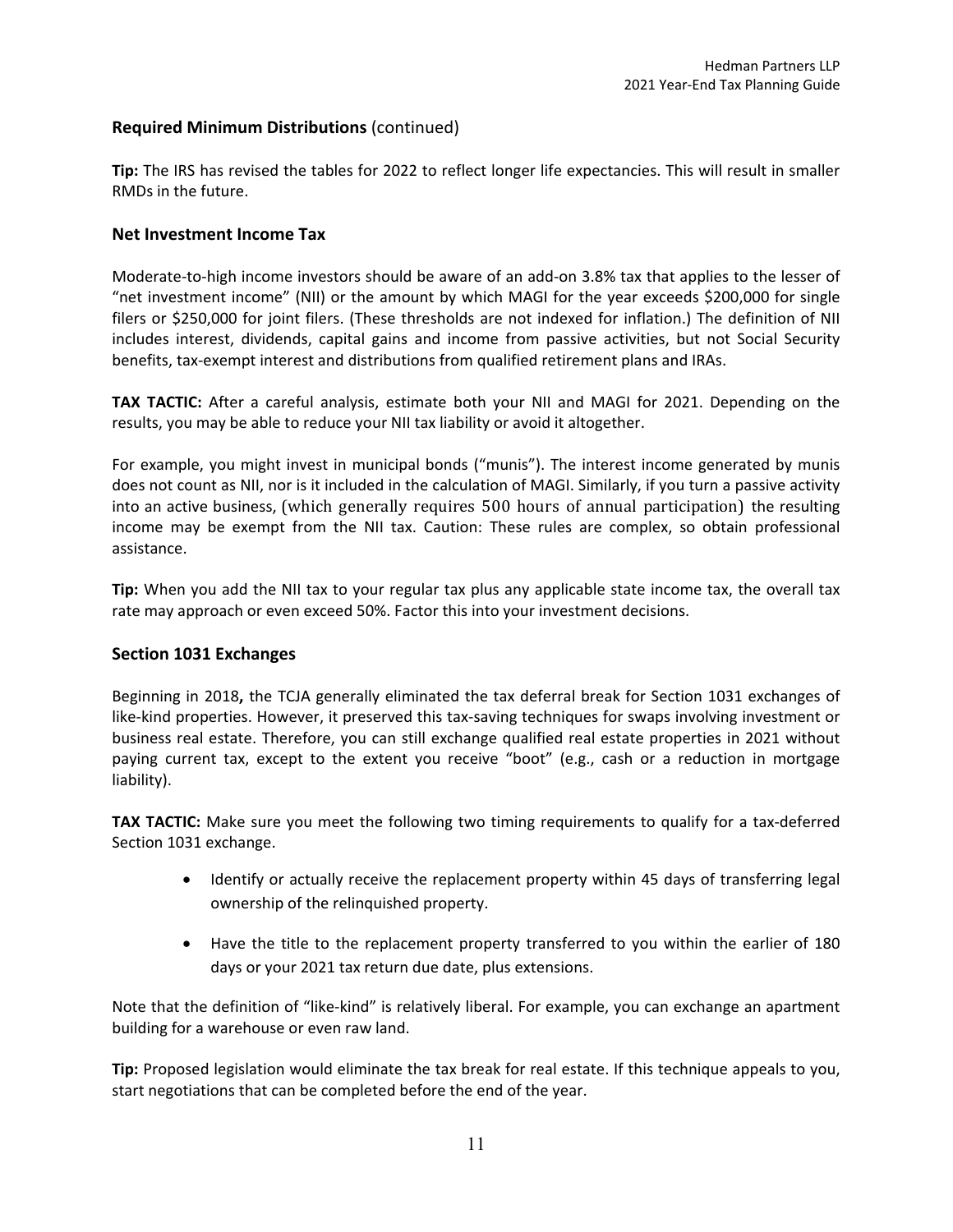# **Estate and Gift Taxes**

Going back to the turn of the century, Congress has gradually increased the federal estate tax exemption, while establishing a top estate tax rate of 40%. At one point, the estate tax was repealed but for 2010 only—while the unified estate and gift tax exemption was severed and then subsequently reunified.

Finally, the TCJA doubled the exemption from \$5 million to \$10 million for 2018 through 2025, with inflation indexing. The exemption is \$11.7 million in 2021.

**TAX TACTIC:** Develop a comprehensive estate plan. Generally, this will involve various techniques, including trusts, that maximize the benefits of the estate and gift tax exemption. The table below shows the progression of the exemption and top estate tax rate for the last ten years.

| <b>Tax Year</b> | <b>Estate Tax Exemption</b> | <b>Top Estate Tax Rate</b> |
|-----------------|-----------------------------|----------------------------|
| 2012            | \$5.12 million              | 35%                        |
| 2013            | \$5.25 million              | 40%                        |
| 2014            | \$5.34 million              | 40%                        |
| 2015            | \$5.43 million              | 40%                        |
| 2016            | \$5.45 million              | 40%                        |
| 2017            | \$5.49 million              | 40%                        |
| 2018            | \$11.18 million             | 40%                        |
| 2019            | \$11.40 million             | 40%                        |
| 2020            | \$11.58 million             | 40%                        |
| 2021            | \$11.7 million              | 40%                        |

Furthermore, you can give gifts to family members that qualify for the annual gift tax exclusion. For 2021, there is no gift tax liability on gifts of up to \$15,000 per recipient (\$30,000 for a joint gift by a married couple). This reduces the size of your taxable estate.

**Tip:** You may "double up" by giving gifts in both December and January that qualify for the annual gift tax exclusion for 2021 and 2022, respectively.

## **Miscellaneous**

Contribute up to \$19,500 to a 401(k) in 2021 (\$26,000 if you are age 50 or older). If you clear the 2021 Social Security wage base of \$142,800 and promptly allocate the payroll tax savings to a 401(k), you can increase your deferral without any further reduction in your take-home pay.

Sell real estate on an installment basis. For payments over two years or more, you can defer tax on a portion of the sales price. Also, this may effectively reduce your overall tax liability.